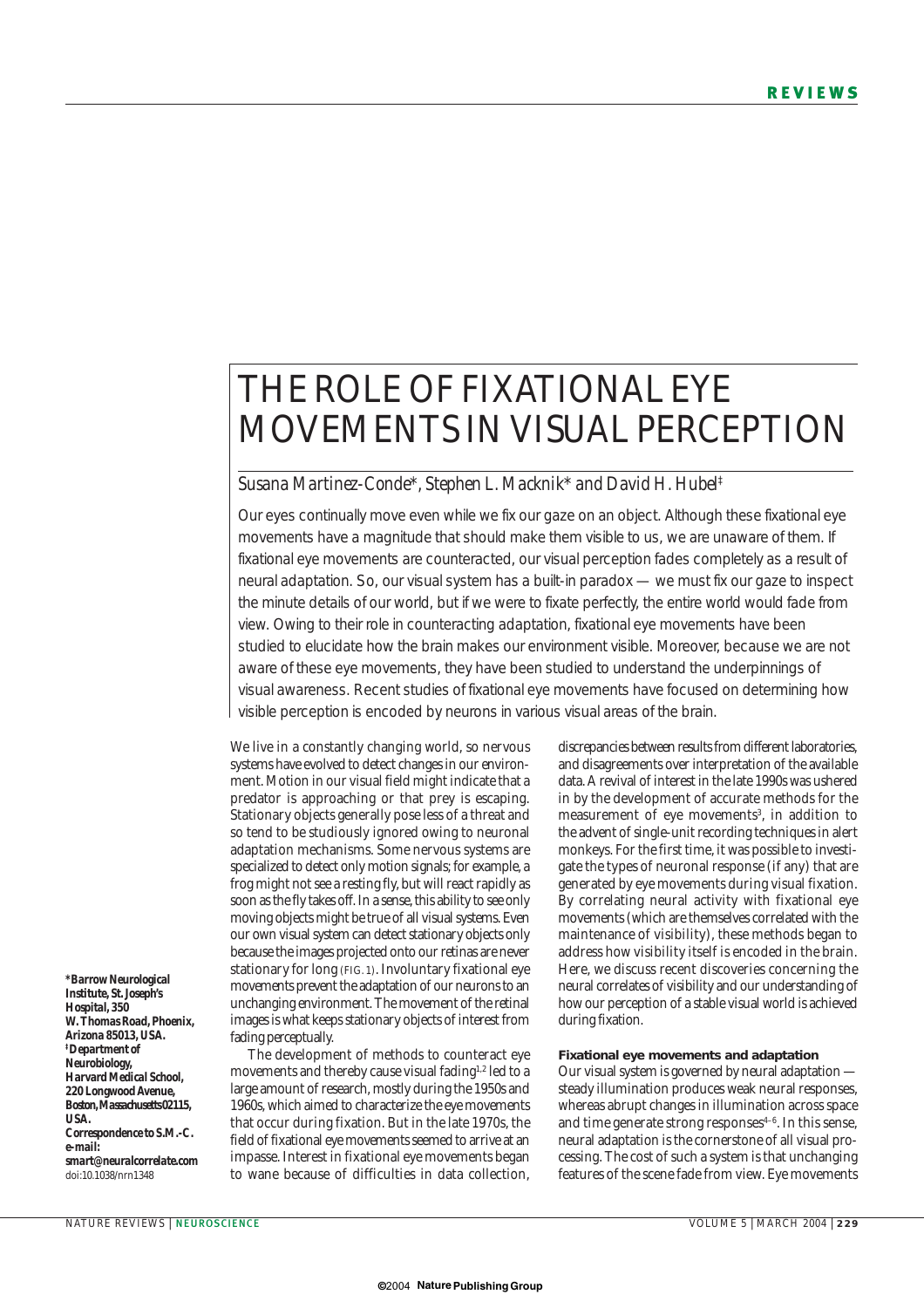

Figure 1 | **Eye movements during visual fixation. a** | An observer views a picture (left) while eye positions are monitored (right). The eyes jump, seem to fixate or rest momentarily, producing a small dot on the trace, then jump to a new region of interest. However, even during these fixation, or 'rest' times, the eyes are never still, but continuously produce fixational eye movements — drifts, tremor and microsaccades. Reproduced with permisission, from REF. 9 © (1967) Plenum. **b** | Pattern for showing fixational eye movements. To experience it, look at the central black dot for about a minute, then look at the white dot in the adjacent dark square. The dark after-image of the white line pattern should be seen in constant motion owing to fixational eye movements. Reproduced, with permission, from REF. 115 © (1961) Taylor & Francis.

during fixation are therefore necessary to overcome loss of vision due to uniform stimulation of the retinal receptors, even at the potential cost of a decrease in visual acuity<sup>7</sup>. The goal of oculomotor fixational mechanisms might be not retinal stabilization, but controlled image motion adjusted to be optimal for visual processing<sup>8</sup>. In the early 1950s, several groups showed that all eye movements could be eliminated in the laboratory, causing visual perception to fade to a homogeneous field $1,2,9$ . Although this might seem counterintuitive at first, it is a common experience in all sensory modalities — we do not generally notice that our shoes are on for 16 hours a day. When the eyes were released from artificial stabilization or if

ENTOPTIC STRUCTURES Structures within the eye. When these become visible they give rise to entoptic images.

the stabilized image was changed $10-14$ , visual perception reappeared; just as, if we wiggle our toes, we notice again that our shoes are on. BOX 1 shows how neural adaptation can lead to perceptual fading during normal visual fixation.

*Retinal stabilization studies.* Given the technical difficulties and potential health hazards of holding the eyes physically stationary in human subjects (with paralysing drugs, for instance), retinal stabilization studies have generally used an alternative approach. In these studies, the visual stimulus is shifted in such a way that all eye movements are effectively cancelled. That is, the visual stimulus moves in the same direction, and at the same speed and amplitude, as the eye, so that the retinal image remains stable despite eye movements. Most retinal stabilization techniques fall into three categories: (i) a tiny slide projector or a mirror is mounted on a contact lens attached to the eye $9,15$  (FIG. 2). The target stimulus is projected through the pupil or bounced off the mirror, and therefore moves as the eye moves; (ii) the ENTOPTIC STRUCTURES in the eye are used as visual stimuli. For example, the retinal vasculature can be illuminated so it becomes visible, before fading rapidly due to adapta- $\text{tion}^{13,14,16,17}$ ; (iii) the movements of the eye are measured, either optically or through the rotation of a magnetic coil (which is surgically implanted in the eye, or mounted onto a contact lens). Data on eye position are then rapidly transmitted to a projection system that moves the stimulus and keeps it stable on the retina18–20.

Early experiments found that images faded only after several seconds of stabilization, after which the visible image would regenerate for a few seconds. Then the images would fade again, and so on<sup>7,15,16,21</sup>. However, recent studies have shown that even brief periods of stabilization lead to significant decreases in visibility<sup>20</sup>. Moreover, it is now believed that the slow onset of visual fading and the occasional recurrent visibility of stabilized images were probably due to imperfect stabilization during eye movements $^{22}$ . In the past decade, Coppola and  $Purves<sup>17</sup>$  found that images of entoptic vascular shadows (which are very stable) can disappear in less than 80 ms, indicating that normal visual processing might entail a very rapid mechanism for image creation and erasure. This is probably for the best, or we would presumably be unceasingly haunted by the ghostly image of our retinal vasculature under all viewing conditions.

## **Eye movements during fixation**

It has long been known that our eyes are never still, even during fixation. Jurin, in 1738, referred to the "trembling of the eye"23. Helmholtz, in 1860, also admitted the difficulty of maintaining perfect fixation, and proposed that this "wandering of the gaze" served to prevent retinal fatigue<sup>23</sup>. Starting in the late 1800s, a variety of techniques for recording these eye movements were developed<sup>24</sup>. Scientists today agree on the occurrence of three main types of eye movement during visual fixation in humans: tremor, drifts and microsaccades<sup>9,25</sup> (FIG. 3).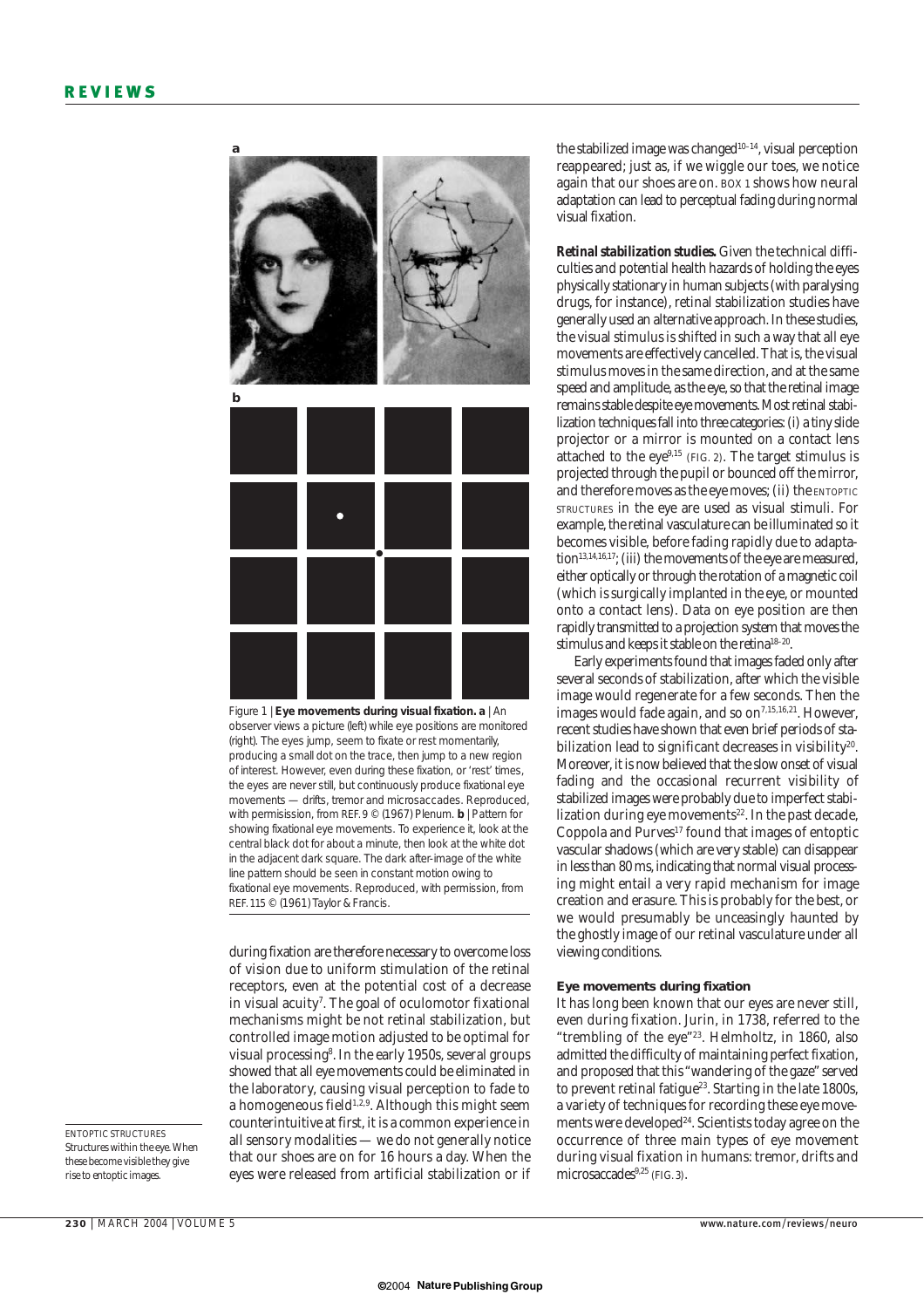# Box 1 | **Visual fading outside the laboratory: Troxler's effect**

**Although perfect retinal stabilization is most easily achieved under laboratory conditions, fading of objects in our visual periphery occurs often in normal vision. Peripheral fading of stationary objects was first noticed by Troxler in 1804. Troxler reported that, under voluntary fixation, stationary objects in the periphery of vision tend to fade and disappear**<sup>106</sup>**. In the late 1950s, Clarke made a connection between Troxler's fading and the fading of stabilized images in the laboratory**1,2**, and attributed both phenomena to neural adaptation**107–110**. The simplest explanation for Troxler's peripheral fading is that receptive fields in the periphery of our vision can be considerably larger than fixational eye movements (especially as accurate fixation tends to eliminate microsaccades**56–59**). Drifts and tremor, being smaller than the peripheral receptive fields, do not provide effective visual stimulation to prevent peripheral visual fading, especially in the case of low-contrast stimuli. The figure is a demonstration of Troxler's effect. To experience it, fixate precisely on the red spot, while paying attention to the bluish annulus. After a few**

NYSTAGMUS Involuntary rhythmical oscillations of one or both eyes.

#### FOVEA

The retinal region with maximal concentration of photoreceptors, where visual acuity is highest.

FLICKER FUSION THRESHOLD The rate of flicker at which the flickering stimulus being viewed appears non-flickering (approximately 50–60 Hz in humans).

**CONJUGATE** Coordinated in the two eyes. **seconds of careful fixation, the annulus will disappear, and the red spot will appear to be surrounded by a completely white field. Movements of the eyes will immediately bring the blue annulus back to perception.**

**Tremor.** Sometimes called physiological NYSTAGMUS, tremor is an aperiodic, wave-like motion of the eyes<sup>7</sup>, with a frequency of  $\sim$ 90 Hz<sup>25</sup> (TABLE 1). Being the smallest of all eye movements (tremor amplitudes are about the diameter of a cone in the  $F\text{o}$ <sub>24,25</sub>), visual tremor is difficult to record accurately — tremor amplitudes and frequencies are usually in the range of the recording system's noise. The contribution of tremor to the maintenance of vision is unclear. It has been argued that tremor frequencies are much greater than the



Figure 2 | **Early retinal stabilization studies.** This drawing illustrates the suction cup technique, used by Yarbus<sup>9</sup> and others. This technique was very popular in early retinal stabilization studies for its simplicity, but it is now considered old-fashioned, and other, less invasive stabilization techniques are preferred. The target image is directly attached to the eyeball by means of a contact lens assembly. The target is viewed through a powerful lens. The assembly is firmly attached to the eye by a suction device.

FLICKER FUSION FREQUENCIES in humans, so the tremor of the visual image might be ineffective as a stimulus $12,13,26$ . But recent studies indicate that tremor frequencies can be quite low, below the flicker fusion limit<sup>27</sup>. Greschner *et al.*<sup>28</sup> have shown that low frequencies (5 Hz) of tremor-like motion generate strong synchronous firing in the turtle's retina. Furthermore, early visual neurons can follow high-frequency flickering that is over the perceptual threshold for flicker fusion<sup>29</sup>. So, it is possible that even high-frequency tremor is adequate to maintain activity in the early visual system, which might then lead to visual perception.

Tremor is generally thought to be independent in the two eyes. This imposes a physical limit on the ability of the visual system to match corresponding points in the retinas during stereovision<sup>27,30</sup>.

*Drifts.* Drifts occur simultaneously with tremor and are slow motions of the eye that occur during the epochs between microsaccades (see TABLE 2 for a description of drift parameters). During drifts, the image of the object being fixated can move across a dozen photoreceptors<sup>24</sup>. Initially, drifts seemed to be random motions of the eye<sup>31</sup>, generated by the instability of the oculomotor system<sup>32</sup>. However, drifts were later found to have a compensatory role in maintaining accurate visual fixation in the absence of microsaccades, or at times when compensation by microsaccades was relatively poor<sup>33-36</sup>. Drifts have been reported to be both  $\overline{\text{convGATE}}^{27,31}$  and non-conjugate<sup>9,37</sup>. As with tremor, drifts might result from the noise and variability of neuronal firing to the ocular muscles<sup>25,38</sup>. If drifts and tremor are indeed conjugate, this might indicate that they have a central origin (at least in part). This idea supports observations of reduced or absent tremor in patients with brainstem lesions<sup>39</sup>.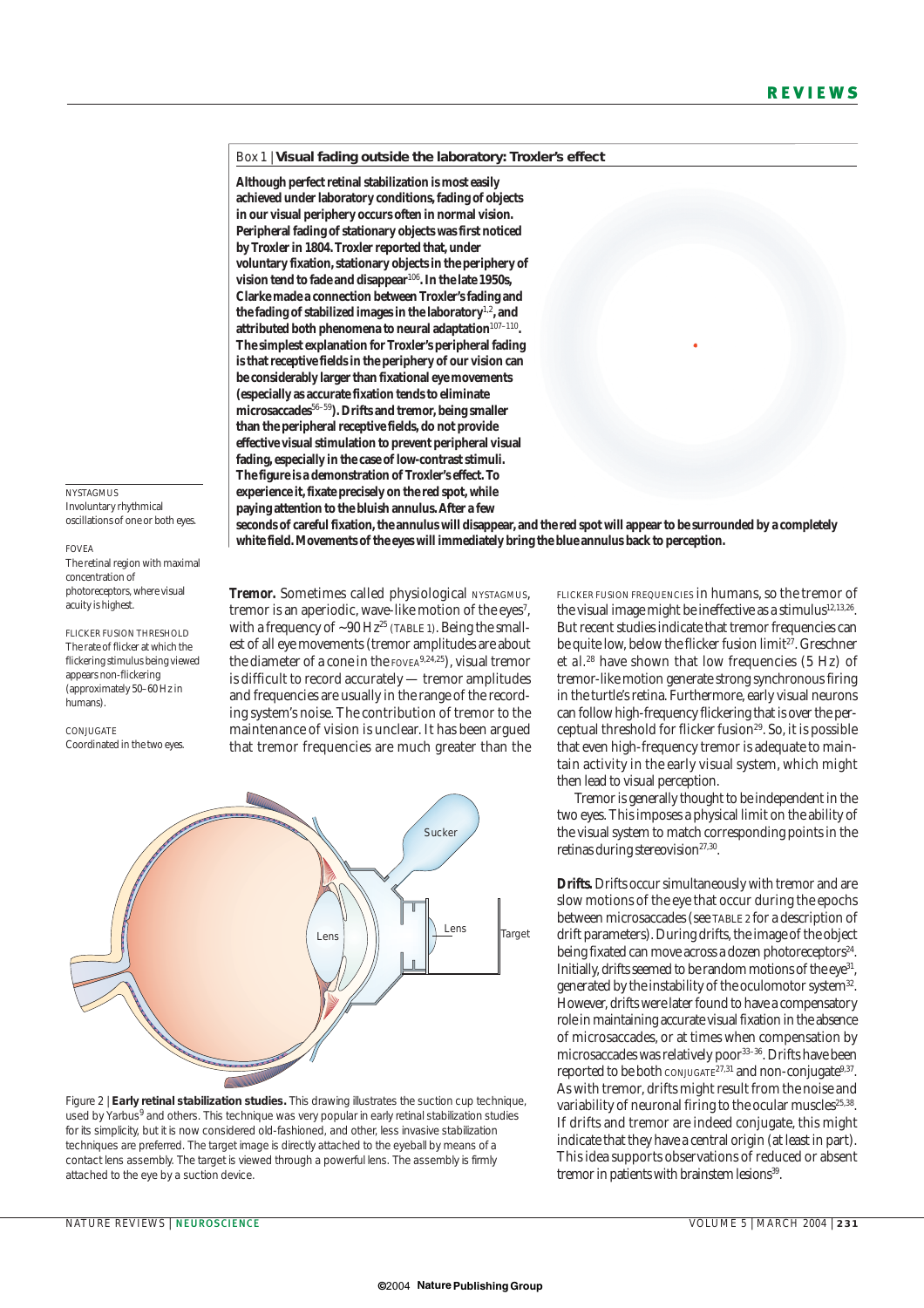

Figure 3 | **Fixational eye movements carry the image across the retinal photoreceptors.** High-frequency tremor is superimposed on slow drifts (curved lines). Microsaccades are fast jerk-like movements, which generally bring the image back towards the centre of vision (straight lines). The diameter of the patch of the fovea shown here is 0.05 mm. Reproduced, with permission, from REF. 21 © (1961) Scientific American, Inc.

*Microsaccades.* Fixational microsaccades, also called 'flicks' in early studies, are small, fast, jerk-like eye movements that occur during voluntary fixation.They carry the retinal image across a range of several dozen<sup>24</sup> to several hundred<sup>40</sup> photoreceptor widths, and are about 25 ms in duration<sup>41</sup> (TABLES 3 and 4). Microsaccades cannot be defined on the basis of amplitude alone, as the amplitude of voluntary saccades can be as small as that of fixational microsaccades. In this review, we use the term microsaccade to refer to the small involuntary saccades that occur during fixation, sometimes called fixational saccades<sup>42</sup>. Microsaccades have been described in several species other than humans<sup>25</sup>. However, they seem to be most important in species with foveal vision (such as monkeys and humans). Microsaccades in the macaque monkey are quite similar to those in humans<sup>43-45</sup>.

MAIN SEQUENCE The linear correlation between saccadic speed and amplitude.

One of the possible roles of microsaccades is to correct displacements in eye position produced by drifts $9,31,32$ . The probabilities of occurrence, direction and amplitude of microsaccades are related to previous displacements of the image over the retina. For example, if drifts carry the fixation target away from the fovea, microsaccades will tend to bring the target back. No comparable correlation has been found for drifts<sup>32</sup>. The accuracy of potentially correctional microsaccades is nevertheless limited, and non-corrective microsaccades also occur<sup>24,46</sup>. Recent studies indicate that microsaccades might help to counteract receptor adaptation on a short timescale and to correct fixation errors on a longer timescale<sup>47</sup>.

The relationship between microsaccade velocity and amplitude (length) follows the 'MAIN SEQUENCE', similar to large saccades<sup>40,48,49</sup>. It has therefore been proposed<sup>48</sup> that microsaccades and large saccades might be generated by the same mechanisms (that is, by circuits leading to saccade-related burst neurons in the superior colliculus<sup>50,51</sup>). No correlation has been shown between visual acuity and changes in microsaccade amplitude<sup>49</sup>. BOX 2 describes the production of 'saccades' in a subject without eye movements.

Microsaccades in the two eyes have generally been found to be conjugate<sup>9,31,49,52</sup>. As microsaccades are performed involuntarily, this might indicate a subcortical control mechanism for microsaccade production<sup>49</sup>. The problem of the binocular coordination of microsaccades has just begun to be investigated, and recent studies have distinguished between monocular and binocular microsaccades, with potentially different functional roles<sup>53</sup>.

### **The role of microsaccades in perception**

The function of microsaccades during visual fixation has been the subject of debate for more than thirty years. Cornsweet originally proposed that microsaccades serve the purpose of returning the eyes to the fixation target, and therefore correct the intersaccadic drifts of the eye<sup>32</sup>. Itwas also postulated that microsaccades probably have

| <b>Characteristics of tremor in humans</b><br>Table 1 |                                                                         |          |                                                                   |                   |           |                |  |  |
|-------------------------------------------------------|-------------------------------------------------------------------------|----------|-------------------------------------------------------------------|-------------------|-----------|----------------|--|--|
| Amplitude                                             | <b>Tremor frequency</b>                                                 | Duration | <b>Maximum speed</b>                                              | Mean speed        | Conjugate | Ref.           |  |  |
|                                                       | Up to almost 150 Hz, with peaks at<br>0-25 Hz and 60-90 Hz in both eyes |          |                                                                   |                   | Yes       | 27             |  |  |
| $-8.5s$ <sup>*</sup>                                  | 40-100 Hz                                                               |          |                                                                   |                   |           | 38             |  |  |
|                                                       |                                                                         |          |                                                                   |                   | Yes       | 116            |  |  |
| $5 - 30$ s (<1 min)                                   | 50-100 Hz                                                               |          |                                                                   |                   |           | 55             |  |  |
| $20 - 40s$                                            | 70-90 Hz                                                                |          | $20 \text{ min } s^{-1}$                                          |                   |           | 9              |  |  |
| 9 s (median for one subject)                          | 63 Hz (median for one subject)                                          |          | $-$                                                               | $\qquad \qquad -$ |           | 117            |  |  |
| $10 - 30s$                                            | 30-80 Hz                                                                |          | 18 min s <sup>-1</sup> (maximum<br>acceleration 20 deg $s^{-2}$ ) |                   |           | 31             |  |  |
| $10 - 20s$                                            | 30-100 Hz                                                               |          | -                                                                 |                   |           | $\overline{7}$ |  |  |
| About 15 s                                            | Up to 90 Hz                                                             |          |                                                                   |                   | <b>No</b> | 30             |  |  |
| $0-2$ min (rarely >1 min;<br>median value 17.5 s)     | $30 - 70$ Hz                                                            |          |                                                                   |                   | -         | 24             |  |  |
| 1 min (mean) $‡$                                      | 50-100 Hz                                                               |          |                                                                   |                   |           | 118            |  |  |

The different measurements obtained by different laboratories can be largely attributed to differences in recording methods<sup>31,116</sup>. \*, vector values from H-components — a conversion factor of √2 has been assumed; ‡ , recalculated in Ref. 24.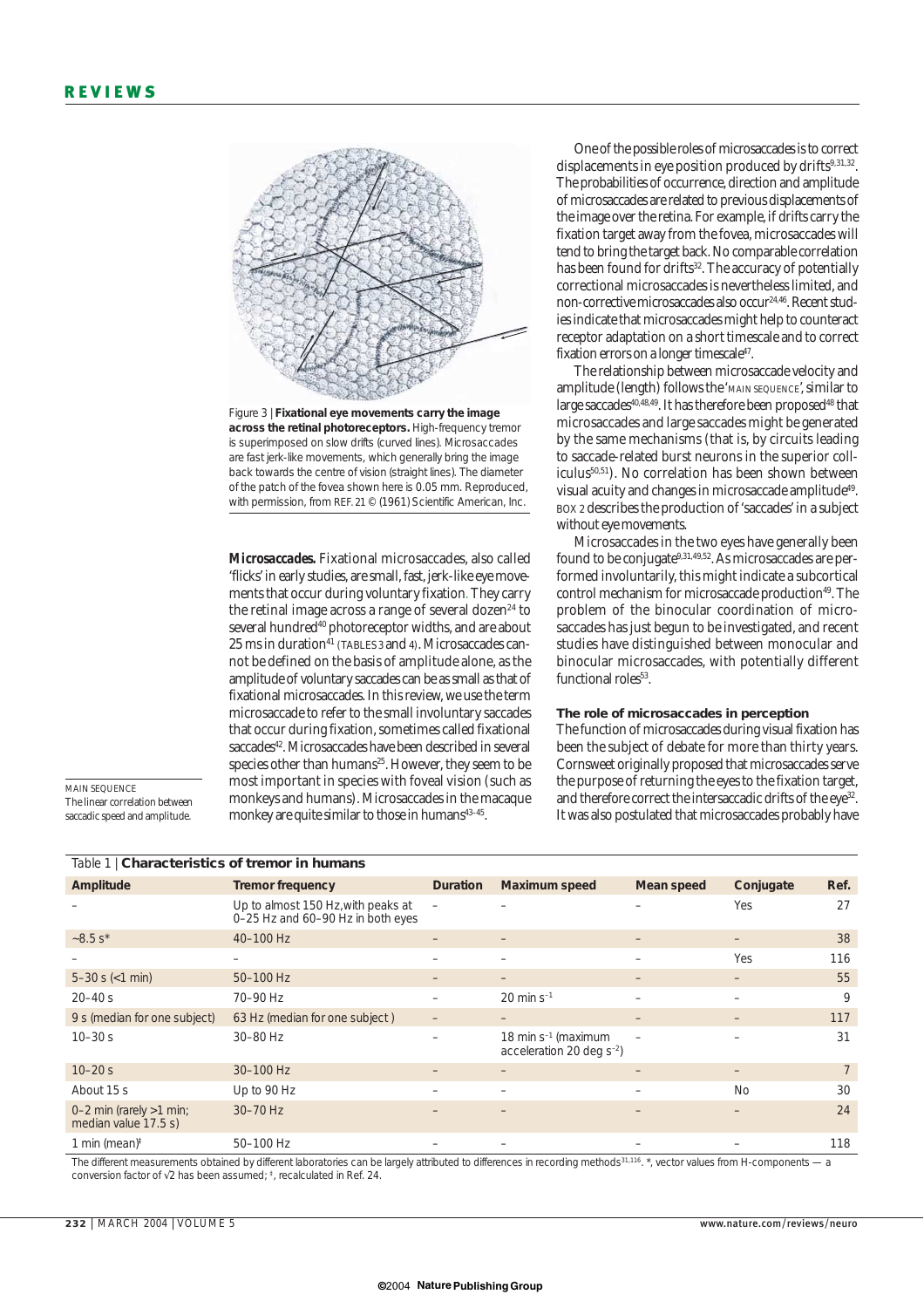an "important role in maintaining vision by counteracting retinal fatigue"11,34. It was found that, after stabilizing a retinal image, superimposing eye movements similar to microsaccades could restore perception, whereas imposed movements of the image similar to drifts or tremor had a much smaller effect in preventing fading<sup>11,25</sup>.

However, not all studies agreed with this result<sup>12-14</sup>, and other suggestions for the role of microsaccades were proposed. Ditchburn and Foley-Fisher found microsaccades to be necessary to perceive hue differences at low contrast<sup>41</sup>, and Westheimer<sup>54</sup> suggested that microsaccades enhance stereoscopic hyperacuity. Carpenter<sup>25</sup> postulated that, of the three types of fixational eye movement, only microsaccades might contribute significantly to the maintenance of vision, as drift velocities are too low, and the amplitude and frequency of tremor would make it more detrimental than beneficial.

From the late 1960s and through the 1970s, a lively discussion on the importance of microsaccades for the maintenance of vision took place. Its main protagonists were Ditchburn, who argued that microsaccades have an essential role in normal vision, and Steinman, who argued that microsaccades serve no useful purpose. The strongest evidence against a role for microsaccades in preserving visual perception was twofold. First, trained subjects can suppress their microsaccades for several seconds without fading of the images<sup>35,46,55</sup>. Second, microsaccades are naturally suppressed in normal vision while subjects perform high-acuity tasks, such as shooting a rifle or threading a needle $56-59$ .

Ditchburn replied<sup>41</sup> that the fact that subjects can learn to perform certain visual tasks without microsaccades does not contradict the essential role of microsaccades in normal vision. He argued further against Kowler and Steinman's view<sup>58</sup> that microsaccades were an evolutionary mystery. In Ditchburn's words:"Some acrobats can walk on their hands with amazing agility ... Yet no one suggests, from these facts, that it is mysterious that feet have evolved." Ditchburn's letter was subsequently contested by Kowler and Steinman<sup>60</sup>, who reiterated the uselessness of microsaccades and stated that these movements were perhaps "merely a kind of nervous tic."

The debate ceased, unresolved, in the early 1980s and was revived in the second half of the 1990s. It was proposed that microsaccades could bring stationary stimuli in and out of RECEPTIVE FIELDS during free viewing, and therefore produce transient neural responses $61,62$ . It was further suggested that microsaccades could account for much of the response variability of neurons in visual area V1 of the awake monkey<sup>63</sup>. The discussion was re-opened with a new focus — understanding the neurophysiological properties of microsaccade-induced activity. Microsaccades were found to generate neural

| Table 2   Characteristics of drifts in humans and primates                                             |                          |                                 |                          |                                                                             |                   |      |  |  |  |
|--------------------------------------------------------------------------------------------------------|--------------------------|---------------------------------|--------------------------|-----------------------------------------------------------------------------|-------------------|------|--|--|--|
| Amplitude                                                                                              | <b>Drift frequency</b>   | <b>Duration</b>                 | Maximum speed            | <b>Mean speed</b>                                                           | Conjugate         | Ref. |  |  |  |
| Human studies                                                                                          |                          |                                 |                          |                                                                             |                   |      |  |  |  |
| $3-12$ min                                                                                             | $\qquad \qquad -$        | $0.2 - 1s$                      | $\overline{\phantom{m}}$ | -                                                                           | Yes               | 117  |  |  |  |
| Rarely $> 8$ min                                                                                       |                          | $0.18 - 3.67$ s<br>(mean 0.8 s) | $\overline{\phantom{0}}$ |                                                                             |                   | 119  |  |  |  |
| 31.4 min (mean)*                                                                                       | $\qquad \qquad -$        | $\equiv$                        | $\qquad \qquad -$        | $24.6$ min s <sup>-1</sup>                                                  | $\qquad \qquad -$ | 120  |  |  |  |
| 4.8-6.4 min (means<br>for two subjects)                                                                | $\equiv$                 |                                 | $\equiv$                 |                                                                             |                   | 102  |  |  |  |
| 1.5-3.7 min (medians<br>for two subjects)                                                              |                          |                                 | $\qquad \qquad -$        |                                                                             |                   | 121  |  |  |  |
|                                                                                                        | 95-97% fixation time     | $0.3 - 0.8 s$                   | $30$ min s <sup>-1</sup> | 6 min $S^{-1}$                                                              | <b>No</b>         | 9    |  |  |  |
| $1.5 - 3.7$ min (median<br>values for different subjects) <sup>#</sup>                                 |                          |                                 |                          |                                                                             |                   | 122  |  |  |  |
| 2-15 min (mean 6 min)                                                                                  | $\equiv$                 |                                 | $\overline{\phantom{0}}$ |                                                                             |                   | 46   |  |  |  |
| 1.8-2.6 min (medians<br>for two subjects)*                                                             |                          |                                 |                          |                                                                             |                   | 100  |  |  |  |
| $1.2 - 1.6$ min (means<br>for two subjects);<br>0.8-1.1 min (medians<br>for two subjects) <sup>#</sup> | $\equiv$                 |                                 |                          |                                                                             |                   | 34   |  |  |  |
|                                                                                                        |                          |                                 |                          | $\qquad \qquad -$                                                           | <b>No</b>         | 37   |  |  |  |
| 1.5-4.0 min (medians<br>for two subjects) <sup>#</sup>                                                 |                          |                                 | $\overline{\phantom{0}}$ |                                                                             |                   | 33   |  |  |  |
| Up to 6 min                                                                                            | $\qquad \qquad -$        | $\qquad \qquad -$               | $\qquad \qquad -$        | $\qquad \qquad -$                                                           | Yes               | 31   |  |  |  |
| Up to 5 min                                                                                            | $\overline{\phantom{0}}$ | $\qquad \qquad -$               | $\overline{\phantom{0}}$ |                                                                             |                   | 24   |  |  |  |
| <b>Primate studies</b>                                                                                 |                          |                                 |                          |                                                                             |                   |      |  |  |  |
|                                                                                                        |                          |                                 | $\overline{\phantom{0}}$ | $6$ min $s^{-1}$ (mean<br>for one monkey)                                   |                   | 65   |  |  |  |
|                                                                                                        |                          |                                 |                          | $0.42 - 11.91$ min s <sup>-1</sup><br>(means for four monkeys) <sup>§</sup> |                   | 43   |  |  |  |

\*, vector values from H-components – a conversion factor of √2 has been assumed; ‡, recalculated in/taken from Ref. 127; §, calculated from horizontal and vertical components.

RECEPTIVE FIELD The area of the sensory space in which stimulus presentation leads to the response of a particular sensory neuron.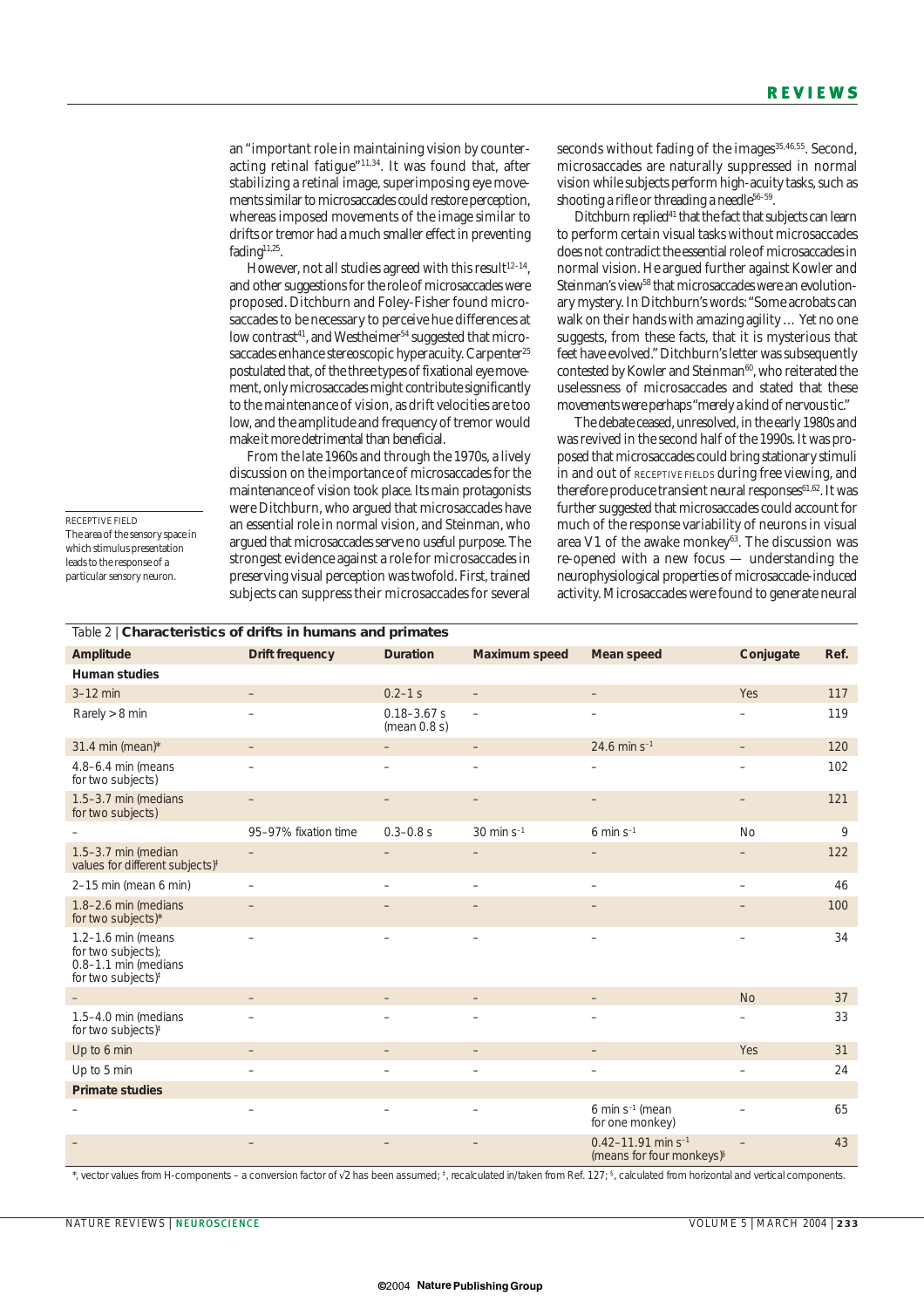| Table 3   Characteristics of microsaccades in humans                                                                                                 |                                                                                      |                          |                                                                |                                                                                                                                                                                                                                            |                          |      |  |  |
|------------------------------------------------------------------------------------------------------------------------------------------------------|--------------------------------------------------------------------------------------|--------------------------|----------------------------------------------------------------|--------------------------------------------------------------------------------------------------------------------------------------------------------------------------------------------------------------------------------------------|--------------------------|------|--|--|
| Amplitude                                                                                                                                            | Intersaccadic interval/<br>microsaccadic frequency                                   | <b>Duration</b>          | Max. speed                                                     | <b>Mean speed</b>                                                                                                                                                                                                                          | Conj.                    | Ref. |  |  |
| 5-120 min (range monocular);<br>~15 min (median monocular);<br>6-120 min (range conjugate<br>binocular);<br>~30 min (median conjugate<br>binocular)* | 0.51 Hz (mean monocular);<br>1.43 Hz (mean conjugate<br>binocular)                   | $\overline{\phantom{a}}$ |                                                                | 6-120 deg s <sup>-1</sup> (range monocular);<br>$~18$ deg s <sup><math>-1</math></sup> (median monocular);<br>10-120 deg s <sup>-1</sup> (range conjugate<br>binocular);<br>$\sim$ 25 deg s <sup>-1</sup> (median conjugate<br>binocular)* | Yes                      | 53   |  |  |
|                                                                                                                                                      | 0.8-1.9 Hz (among different<br>subjects)                                             | $\overline{\phantom{a}}$ | $\overline{\phantom{m}}$                                       |                                                                                                                                                                                                                                            | Yes                      | 47   |  |  |
| 32 min (mean)                                                                                                                                        | $1.3 \pm 0.7$ Hz (among<br>different subjects)                                       | $\overline{\phantom{0}}$ |                                                                |                                                                                                                                                                                                                                            |                          | 70   |  |  |
| $12.7 - 60$ min (range);<br>$-42$ min (median) <sup><math>#</math></sup>                                                                             |                                                                                      | $\overline{\phantom{0}}$ |                                                                | 11.3-127.3 deg $s^{-1}$ (range);<br>~28.3 deg s <sup>-1</sup> (median) <sup><math>\pm</math>,7</sup>                                                                                                                                       |                          | 69   |  |  |
| 12.7-65.9 min                                                                                                                                        | $0.23 - 0.93$ Hz<br>(mean $0.61$ Hz)                                                 |                          | 28-97 deg $S^{-1}$                                             | 16-40 deg s <sup>-1</sup> (mean acceleration<br>2,322-6,440 deg $s^{-2}$ )                                                                                                                                                                 | Yes                      | 49   |  |  |
| $<$ 12 min                                                                                                                                           | $\qquad \qquad -$                                                                    |                          | $\qquad \qquad -$                                              | $\overline{\phantom{0}}$                                                                                                                                                                                                                   | <b>Yes</b>               | 123  |  |  |
| 17 min (mean) <sup>§</sup>                                                                                                                           | $\overline{\phantom{0}}$                                                             | $\overline{\phantom{0}}$ |                                                                |                                                                                                                                                                                                                                            | $\overline{\phantom{a}}$ | 124  |  |  |
| $5-32$ min                                                                                                                                           | 2.1 Hz                                                                               | $\qquad \qquad -$        | $-4.2 - 55$ deg s <sup>-1‡</sup> -                             |                                                                                                                                                                                                                                            | <b>Yes</b>               | 117  |  |  |
| 4.2-53 min                                                                                                                                           | $1 - 3$ Hz                                                                           | $\overline{\phantom{0}}$ | $21.3 - 36.5$ deg s <sup>-1</sup> -                            |                                                                                                                                                                                                                                            | $\overline{\phantom{a}}$ | 119  |  |  |
| 20.8 min (mean) $‡$                                                                                                                                  | 2.62 Hz (mean)                                                                       | $\overline{\phantom{m}}$ | $\overline{\phantom{a}}$                                       | $\overline{\phantom{a}}$                                                                                                                                                                                                                   | $\overline{\phantom{0}}$ | 120  |  |  |
|                                                                                                                                                      | 1.3-1.43 Hz (means<br>for two subjects)                                              | $\overline{\phantom{0}}$ | $\overline{\phantom{0}}$                                       | $\overline{\phantom{0}}$                                                                                                                                                                                                                   | $\overline{\phantom{0}}$ | 125  |  |  |
| $~1$ min (mean)                                                                                                                                      | $\sim$ 2 Hz (mean)                                                                   | $\overline{\phantom{a}}$ | $\overline{\phantom{a}}$                                       | $\overline{\phantom{a}}$                                                                                                                                                                                                                   | $\overline{\phantom{a}}$ | 56   |  |  |
| 7.7 min (median)                                                                                                                                     | $0.6$ s (median)                                                                     | $\overline{\phantom{0}}$ |                                                                |                                                                                                                                                                                                                                            |                          | 43   |  |  |
| 7.7-8.9 min (means<br>for two subjects)                                                                                                              | 2.1-2.5 Hz (means for two<br>subjects; range 1-4 Hz)                                 | $\overline{\phantom{m}}$ | $\overline{\phantom{m}}$                                       | $\overline{\phantom{0}}$                                                                                                                                                                                                                   | $\qquad \qquad -$        | 102  |  |  |
| $~10$ min (mean)                                                                                                                                     |                                                                                      | $\overline{\phantom{0}}$ | $\overline{\phantom{0}}$                                       | $\equiv$                                                                                                                                                                                                                                   | $\overline{\phantom{0}}$ | 55   |  |  |
| 1.8-5.8 min (medians<br>for two subjects)                                                                                                            | $0.24 - 0.44$ s (mean<br>range for two subjects)                                     |                          |                                                                |                                                                                                                                                                                                                                            |                          | 121  |  |  |
| 8.18 min (mean)                                                                                                                                      | $1.44$ Hz <sup>11</sup>                                                              |                          |                                                                |                                                                                                                                                                                                                                            |                          | 35   |  |  |
| $2-50$ min                                                                                                                                           | 3-5% fixation time                                                                   | $0.01 - 0.02$ s          | $\overline{\phantom{a}}$                                       | $10$ deg s <sup>-1</sup>                                                                                                                                                                                                                   | <b>Yes</b>               | 9    |  |  |
| 3.7-9 min (median values<br>for different subjects)                                                                                                  | $0.20 - 0.72$ s (mean values<br>for different subjects)                              | $\overline{\phantom{0}}$ |                                                                |                                                                                                                                                                                                                                            |                          | 122  |  |  |
|                                                                                                                                                      | 1.5 s (mean for one subject)                                                         | $\overline{\phantom{a}}$ | $\qquad \qquad -$                                              | $\overline{\phantom{a}}$                                                                                                                                                                                                                   | $\overline{\phantom{a}}$ | 46   |  |  |
|                                                                                                                                                      | 1.45-2.2 Hz (means for<br>two subjects)                                              | $\overline{\phantom{0}}$ | L.                                                             |                                                                                                                                                                                                                                            | $\overline{\phantom{0}}$ | 100  |  |  |
| $2-13$ min <sup>*</sup>                                                                                                                              | $\qquad \qquad -$                                                                    | $\qquad \qquad -$        | $\qquad \qquad -$                                              | $3-14$ deg s <sup>-1*</sup>                                                                                                                                                                                                                | $\qquad \qquad -$        | 48   |  |  |
| 1.7-4.8 min (means<br>for two subjects);<br>1.2-3.4 min (medians<br>for two subjects)                                                                |                                                                                      |                          |                                                                |                                                                                                                                                                                                                                            |                          | 34   |  |  |
| 2.5-5.6 min (median range<br>for two subjects)                                                                                                       | $\overline{\phantom{0}}$                                                             | $\overline{\phantom{m}}$ | $\overline{\phantom{m}}$                                       | $\overline{\phantom{m}}$                                                                                                                                                                                                                   | Yes                      | 37   |  |  |
| 2-3.5 min (medians<br>for two subjects)                                                                                                              | $0.45-0.5$ s (means for<br>two subjects); $0.35-0.4$ s<br>(medians for two subjects) | $\qquad \qquad -$        |                                                                |                                                                                                                                                                                                                                            |                          | 33   |  |  |
| $~-3.5$ min <sup>*</sup>                                                                                                                             | $-0.4$ Hz <sup>*</sup>                                                               | $\overline{\phantom{a}}$ |                                                                |                                                                                                                                                                                                                                            | $\overline{\phantom{a}}$ | 32   |  |  |
| $1-20$ min                                                                                                                                           | $0.03 - 5s$                                                                          | 0.025s                   | Max. acceleration 10 deg s <sup>-1</sup><br>1,000 deg $S^{-2}$ |                                                                                                                                                                                                                                            | Yes                      | 31   |  |  |
| $2-25$ min                                                                                                                                           | $0.76 - 10$ s (means for<br>different subjects)                                      | $0.02 - 0.03$ s          | $\overline{\phantom{a}}$                                       |                                                                                                                                                                                                                                            | Yes                      | 52   |  |  |
| 2.2–25.8 min (rarely $>$<br>10 min; mean 5.6 min;<br>median 3.9 min <sup>il</sup> )                                                                  | $0.2 - 4s$                                                                           | 0.02s                    | ÷,                                                             | $\overline{\phantom{0}}$                                                                                                                                                                                                                   |                          | 24   |  |  |
| $3-14$ min                                                                                                                                           | $1.5-2$ Hz (mean<br>frequencies for two<br>subjects)                                 | $0.02 - 0.03$ s          | $\overline{\phantom{a}}$                                       |                                                                                                                                                                                                                                            |                          | 126  |  |  |
| 12.5-17.5 min (mean 8 min <sup>  </sup> ;<br>median 5.6 min <sup>ll</sup> )                                                                          | 1 Hz (mean frequency)                                                                |                          | $\qquad \qquad -$                                              | $\qquad \qquad -$                                                                                                                                                                                                                          | $\qquad \qquad -$        | 118  |  |  |

\*, values estimated from plots; ‡, vector values from H-components — a conversion factor of √2 has been assumed; §, calculated from horizontal and vertical components;<br><sup>II</sup>, recalculated in/taken from Ref. 127; <sup>¶</sup>, micros in one out of two subjects; Conj., conjugate.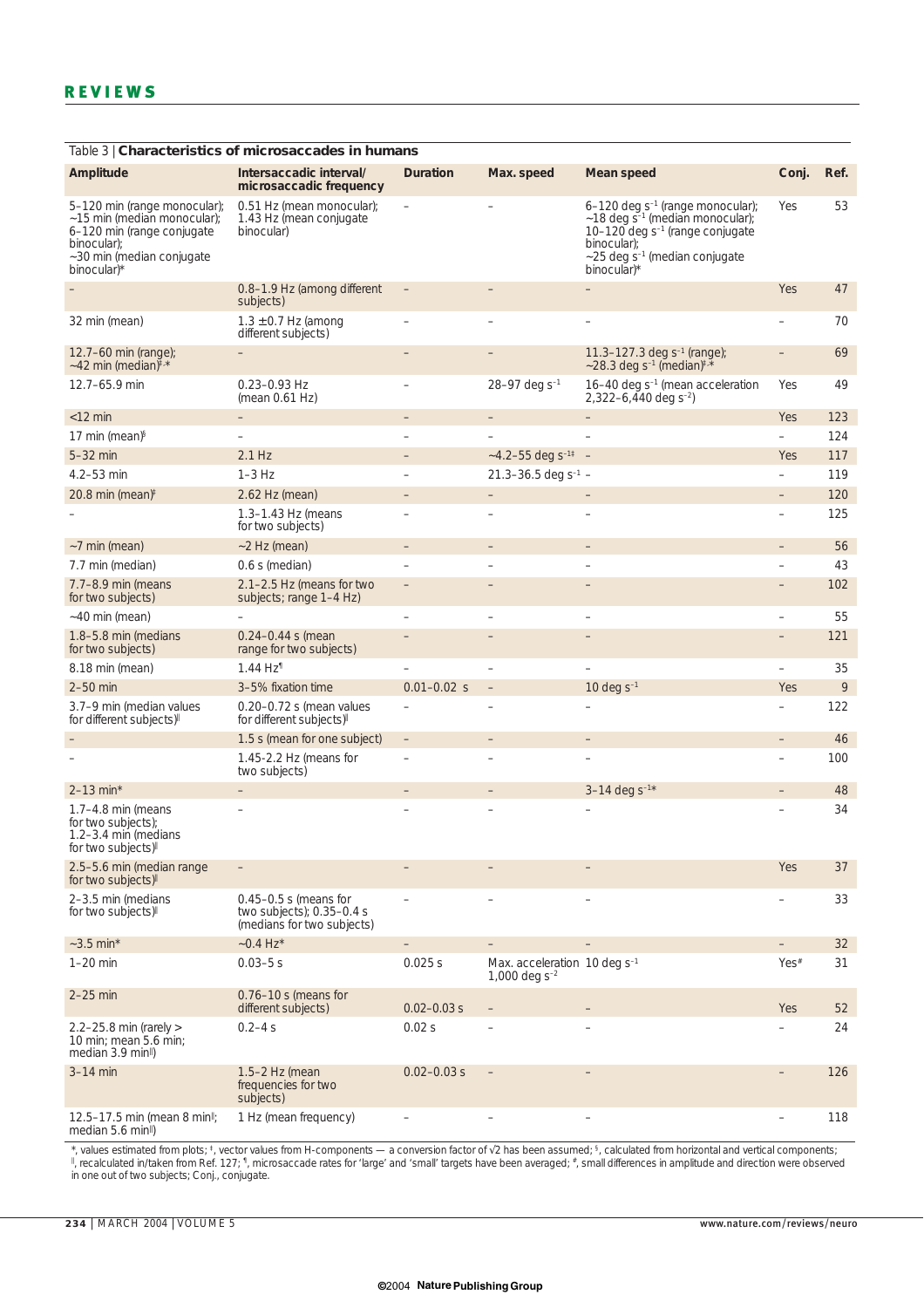# Table 4 | **Characteristics of microsaccades in primates**

| Amplitude                                   | Intersaccadic interval/<br>microsaccadic frequency | <b>Duration</b> | Max. speed                                                 | Mean speed                    | Conj.                    | Ref. |  |  |  |
|---------------------------------------------|----------------------------------------------------|-----------------|------------------------------------------------------------|-------------------------------|--------------------------|------|--|--|--|
| 8.4-16.2 min (means<br>for two monkeys)     | 2.3-2.5 Hz (mean<br>frequencies for two monkeys)   | At least 8 ms   |                                                            |                               |                          | 42   |  |  |  |
| $~10$ min (mean)                            |                                                    |                 |                                                            | $\sim$ 30 deg s <sup>-1</sup> | $\qquad \qquad -$        | 67   |  |  |  |
| $~1$ -20 min (mean)                         | $-3-5$ Hz                                          | 29 ms (mean)    |                                                            | $~1$ - 30 deg s <sup>-1</sup> | $\overline{\phantom{0}}$ | 40   |  |  |  |
| 48 min (mean)                               | 0.3-1.4 Hz (means for two monkeys)                 | 25 ms (mean)    | $9 - 110$ deg s <sup>-1</sup><br>(median 40 deg $s^{-1}$ ) | $~1$ - 30 deg s <sup>-1</sup> | $\qquad \qquad =$        | 65   |  |  |  |
| 10.1 min (median)                           | $0.597$ s (median)                                 | 20 ms (mean)    |                                                            |                               |                          | 66   |  |  |  |
| 9.9-40.3 min (medians)<br>for four monkeys) | $0.8 - 7.4$ s (medians<br>for four monkeys)        |                 |                                                            |                               |                          | 43   |  |  |  |
| 40 min (mean:<br>minimum amplitude 23 min)  |                                                    |                 |                                                            |                               |                          | 55   |  |  |  |

Conj., conjugate.

BINOCULAR DISPARITY The difference in gaze position of the two eyes that gives rise to

An illusion in which a normally visible target object is rendered invisible by a mask object.

stereovision. VISUAL MASKING

NEURAL CODE The language, expressed as a pattern of neuronal impulses, that neurons use to send information to each other.

researchers29,40,64–68, indicating a potentially important physiological role for microsaccades. Moreover, microsaccades were linked to fixation correction, control of  $\textsc{binocular}$ DISPARITY<sup>47</sup> and attentional shifts<sup>69–71</sup>, but not all studies concurred<sup>72,73</sup>.

responses in every visual area examined by

It seems probable that all fixational eye movements are important for the maintenance of vision, and that their relative contributions depend on stimulation conditions. Gerrits and Vendrik<sup>74</sup> and Clowes<sup>75</sup> found that both drifts and microsaccades were necessary for optimal vision. Receptive fields near the fovea might be so small that drifts and tremor are sufficient to prevent visual fading in the absence of microsaccades. On the other hand, it is quite possible that if drifts and tremor were eliminated altogether, microsaccades would then suffice to sustain vision during fixation. Receptive fields in the periphery might be so large that only microsaccades are large and fast enough (compared to drifts and tremor) to prevent visual fading, especially with low-contrast stimuli<sup>40,41,74</sup>.

In summary, it remains unresolved whether microsaccades contribute significantly to the maintenance of visibility and, if so, whether they have a specific function in visual perception; that is, does the role of microsaccades differ from those of drifts and tremor? Are microsaccades more important for peripheral vision, whereas drifts and tremor maintain foveal vision when

# Box 2 | **Vision without eye movements: a clinical case**

**A.I. is a young woman who has never made eye movements; she has extraocular muscular fibrosis. Despite her condition, her visual perception is surprisingly normal — she can read at normal speed and she can perform complicated visuomotor tasks, such as making a cup of tea, with no problems. The strategy that A.I. uses is to move her head in a 'saccadic' fashion (with both voluntary and automatic saccades) which seems to compensate for the absence of eye movements. The saccadic movements of A.I.'s head closely resemble the saccadic eye movements of normal subjects, indicating that the same saccade-generating circuits that operate in normal subjects (neurons in the superior colliculus) might participate in generating A.I.'s head-saccades.Although studies of A.I. have not addressed fixational eye movements** *per se***, they indicate that saccadic movements, either of the head or of the eye, might be the optimal sampling method for the brain, as compared, for example, to smooth scanning of the visual scene**111–113**. Studies of A.I. might also help to resolve an old debate on the importance of head movements versus fixational eye movements for visual perception**8,114**, as they indicate that in the absence of eye movements, normal head movements alone might not suffice to maintain vision.**

microsaccades are suppressed during specific tasks? It seems clear that microsaccades lead to neural activity in the visual pathway. Microsaccade-induced neural activity would be difficult to explain if it did not affect perception. The type of activity induced by microsaccades is qualitatively similar to neural activity that correlates with the perception of visibility during VISUAL MASKING<sup>62,76</sup> and other visual illusions<sup>77</sup>. However, a direct correlation between microsaccade-induced activity and visual perception has yet to be shown.

## **Neuronal responses during visual fixation**

Decrypting the NEURAL CODE is crucial to understanding virtually all brain function. If we assume that the fundamental action of the visual system is to generate visible percepts, and if we consider that fixational eye movements are correlated with the maintenance of visibility during fixation, it follows that, by measuring the neuronal responses that are produced by fixational eye movements, we might determine the encoding strategy that is used by the visual system to generate the perception of visibility. The neural responses to fixational eye movements have been recently studied in the retina<sup>28</sup>, lateral geniculate nucleus  $(LGN)^{29,68}$ , area V1<sup>29,40,66,67</sup> (FIGS 4 and 5) and extrastriate cortex<sup>65,66</sup>. During these experiments, macaque monkeys are usually trained to fixate their gaze on a small fixational spot while a stationary stimulus of optimal characteristics (for example, a bar with optimal dimensions and orientation when recording from area V1) is placed over the receptive field of the neuron that is being recorded. Fixational eye movements are then correlated with subsequent neural activity. Because the visual stimulus does not move and the head is fixed, modulation of neural activity occurs only when fixational eye movements move the visual receptive field in and out of the stationary stimulus.

*Neural responses to microsaccades.*It is generally agreed that fixational eye movements, especially microsaccades, have predominantly excitatory effects at all levels of the visual system28,29,40,65,67,68. In the LGN and area V1, neuronal responses after microsaccades are visual in nature — microsaccades lead to an increase in neural activity when a stationary bar of light is centred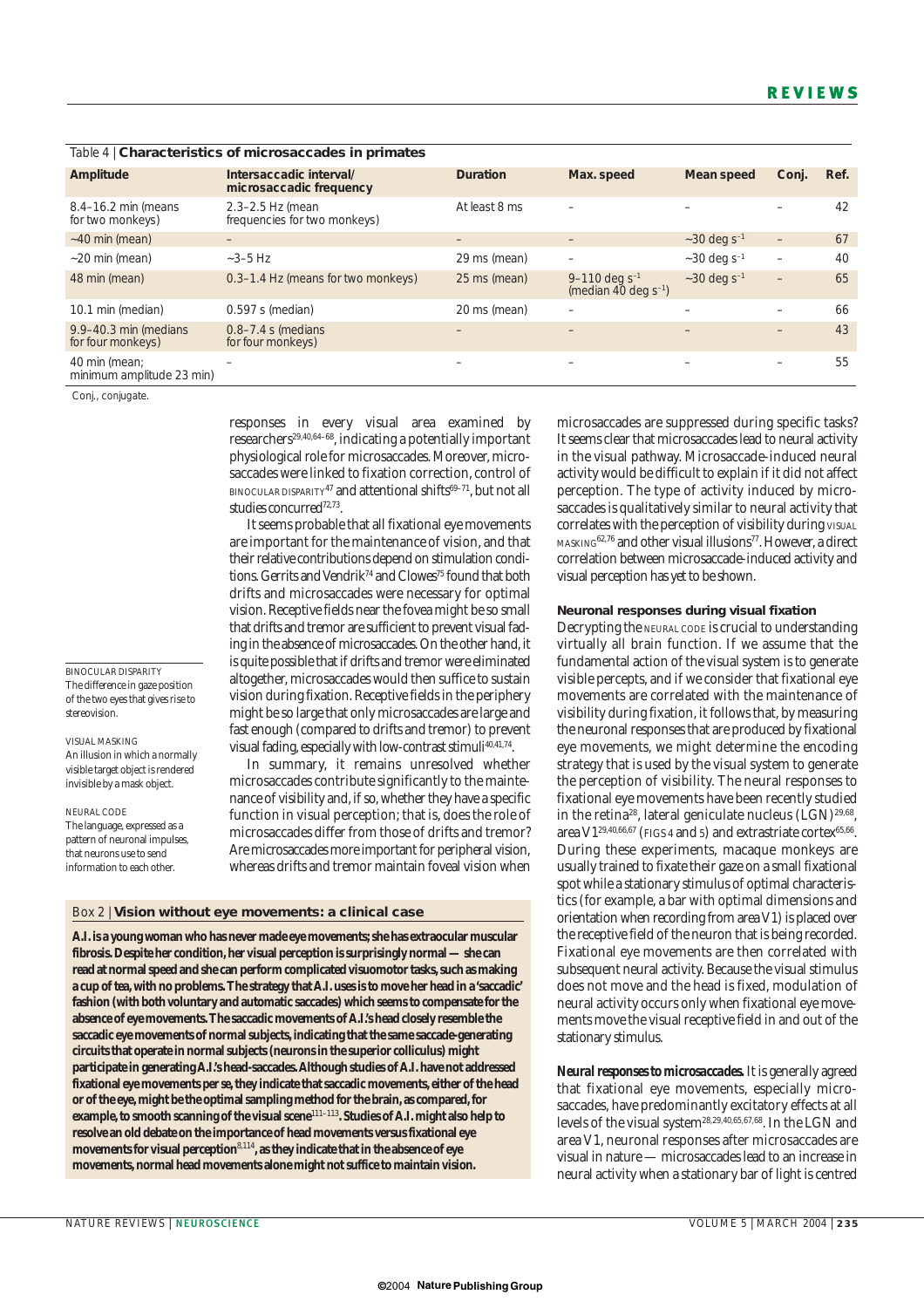# REVIEWS



Figure 4 | **Fixational eye movements increase retinal activity. a** | Continuous recording from 54 retinal ganglion cells in the turtle during darkness, after switching on a stationary grating, and during wobbling of this grating. The grating was wobbled to simulate periodic (tremor-like) eye movement. **b** | Responses of a single ganglion cell to a drifting contrast border of velocity comparable to ocular drifts. **c** | When the drift is superimposed on wobbling, the responses of the cell shown in **b** markedly increase. Reproduced, with permisission, from REF. 28 © (2002) Macmillan Magazines Ltd.

EXTRARETINAL ACTIVATION Responses in the visual system that occur in the absence of visual stimuli (such as one might see due to feedback from motor areas).

SPATIAL SUMMATION The way in which nonoverlapping retinal stimulation is integrated within dendrites to produce a stronger neuronal response.

#### BURSTS Clusters of action potentials.

TEMPORAL SUMMATION The way in which nonsimultaneous synaptic events combine in time. One of the basic elements of synaptic integration.

LONG, TIGHT BURST A type of burst consisting of a large number of spikes that occur in rapid succession.

is removed from the receptive field (and the monitor facing the monkey is blank except for the fixation point), microsaccades do not lead to changes in neural activity. This shows that microsaccade-induced activity in early visual neurons is visual, rather than motor, because these neurons are excited only when their receptive fields sweep across stationary stimuli and not during equivalent action by the motor system in the absence of a visual stimulus<sup>29,40</sup> (FIG. 5a). However, the debate on the existence of EXTRARETINAL ACTIVATION owing to microsaccades is not settled. Leopold and Logothetis<sup>66</sup> reported that extraretinal influences cause decreases in V1 activity in response to microsaccades, whereas Snodderly *et al.*<sup>67</sup> claimed that these extraretinal influences lead to increases in V1 activity (however, they found this in only one subject). In summary, some studies show excitation, some show inhibition, and some show no effect in response to microsaccades in the absence of visual stimuli.

over the neuron's receptive field. However, when the bar

Presumably, fixational eye movements first generate neural activity at the level of retinal photoreceptors, by moving their receptive fields over otherwise stationary stimuli. This photoreceptor activity would then be transmitted (perhaps without substantial transformation for the first several steps) to subsequent levels in the visual hierarchy.

To investigate the effectiveness of microsaccades in generating neural activity, neural responses induced by microsaccades have been compared with neural responses induced by flashing bars (a type of visual stimulus commonly used in visual research). Onset responses to flashing bars in the LGN and area V1 are about seven times larger than the responses to stationary bars moved across the neurons' receptive fields by microsaccades, perhaps because of the relative abruptness of flashes as stimuli29. No similar comparison has been made for drifts or tremor.

There has been speculation that microsaccades might help to disambiguate latency and brightness in visual perception, allowing us to use latency in our visual discriminations<sup>40</sup>. Changes in contrast can be encoded as changes in the latency of neuronal responses78–80. But how can the brain use the latency information as a code for contrast, without first knowing the timing of events? In principle, microsaccades could solve this problem and be used by the brain to measure latency. As the brain knows when a microsaccade is generated, differential latencies in visual responses could be used by the brain to indicate differences in contrast and salience.

Microsaccades could enhance SPATIAL SUMMATION by synchronizing the activity of neurons with neighbouring receptive fields<sup>40,66</sup>. Increases in neural firing after microsaccades usually occur in 'clumps', or BURSTS of spikes. Bursts are better correlated with previous microsaccades than single spikes or instantaneous firing rate. So, transient bursts of spikes are a more reliable code for stimulus visibility than single spikes or fast rates of firing, as bursts are best correlated with microsaccades, and microsaccades, as with all fixational eye movements, are themselves correlated with visibility<sup>40</sup>. Similar transient bursts of spikes are also correlated with stimulus visibility during visual masking illusions. It would be difficult to imagine a system in which transient bursts were the code for visibility in one case, but not in the other $62,76$ .

By generating bursts of spikes, microsaccades might also enhance TEMPORAL SUMMATION of responses from neurons with neighbouring receptive fields<sup>40</sup>. Synaptic facilitation for closely spaced pairs of spikes has been shown *in vivo* in retinogeniculate synapses, and in disynaptic connections from the retina to the visual cortex81,82.

Bursts that are highly correlated with previous microsaccades are characterized by high spike numbers and short interspike intervals. So, LONG, TIGHT BURSTS of spikes are the type of activity that most effectively sustains a visible image<sup>29,40</sup>. Moreover, the optimality of the stationary visual stimulation has an effect on the size of bursts after microsaccades. When the stationary stimulus over the neuron's receptive field has optimal characteristics (for instance, an optimally oriented bar of light), microsaccades during fixation generate long bursts. By contrast, when the stimulus on the receptive field has non-optimal characteristics, microsaccades induce shorter bursts. So, long bursts are correlated with salient, optimal stimuli, whereas short bursts are correlated with non-optimal visual stimulation<sup>29</sup> (FIG. 5c).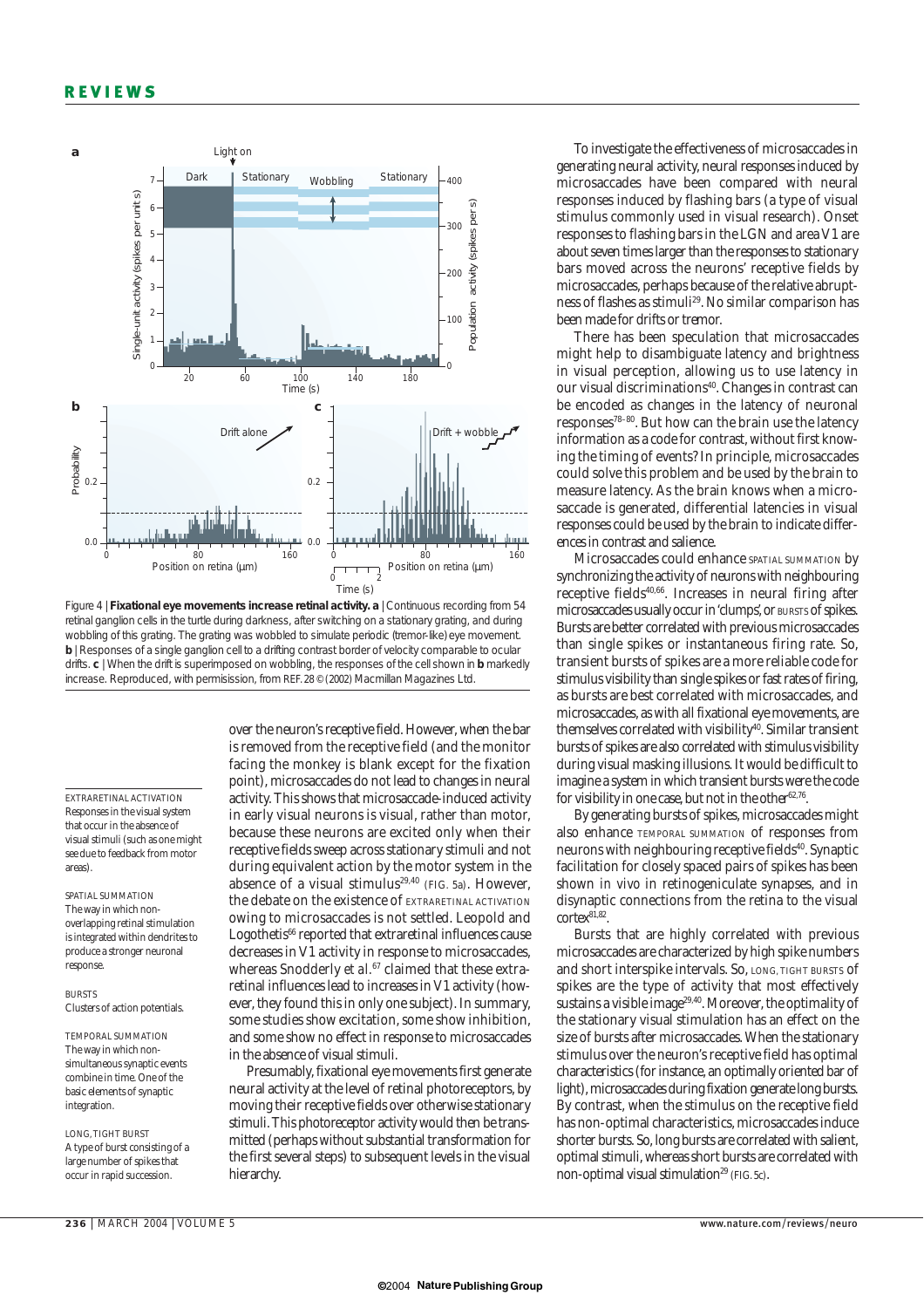

Figure 5 | **Neural responses to microsaccades in the primate. a** | Microsaccades increase spike probabilities in neurons of the lateral geniculate nucleus (LGN) (*n* = 57) and visual area V1 (*n* = 308) of the awake primate. Time 0 indicates start time for all microsaccades (*n* = 1, 246, 791). In the absence of visual stimulation, microsaccades do not generate spikes in the LGN (*n* = 42) or in V1 (*n* = 37). Modified, with permission, from REF. 29 © (2002) National Academy of Sciences. **b** | Correlation between microsaccades and bursts in primate area V1. The pink and orange traces represent horizontal and vertical eye positions, respectively. The triangles at the bottom indicate occurrence of a microsaccade (the height of the triangles represents microsaccade amplitudes). The vertical black lines represent the spikes of a single V1 neuron. Microsaccades tend to be followed by a rapid burst of spikes. Reproduced, with permission, from REF. 40 © (2000) Macmillan Magazines Ltd. **c** | The size (number of spikes) of bursts following microsaccades depends on the type of visual stimulation that is presented to the neuron's receptive field. Optimal stimuli (in this case, optimally oriented bars of light) lead to longer bursts; non-optimal stimuli (bars of light with orientations that are orthogonal to the optimal) lead to shorter bursts. Reproduced, with permission, from REF. 29 © (2002) National Academy of Sciences.

*Neural responses to drifts.* Neural responses to drifts have received considerably less attention than neural responses to microsaccades in recent studies. Part of the reason for this is that drifts are more difficult to characterize objectively than microsaccades (which are more easily detected by automatic algorithms that combine amplitude and velocity thresholds). So, drifts have usually been identified indirectly as the eye-position changes that occur during periods between microsaccades. This method has the potential flaw of unintentionally attributing non-drift related activity (such as undetected tremor or specific relationships between the stimulus and the receptive field) to drifts<sup>67</sup>. Snodderly *et al.*<sup>67</sup> concluded that drifts caused increases in firing in a subset of V1 neurons. Gur *et al.*<sup>63</sup> found that drifts caused less variability in neuronal responses in V1 than a combination of drifts and microsaccades.

*Neural responses to tremor.* Greschner *et al.*<sup>28</sup> have recently shown that ganglion cells in the turtle retina respond strongly to a simulation of periodic, tremorlike fixational eye movements, whereas simulated drift movements have little effect (there are no microsaccadic eye movements in the turtle). Moreover, neurons with receptive fields located along contrast borders are synchronized and their activity reliably indicates preceding movements. This synchronization of retinal activity could potentially be used by the brain to improve the estimation of stimulus features, such as spatial frequency28. Future physiological studies should address the neuronal responses to tremor (and to tremor versus drifts) in the primate visual system.

*A continuum of responses to eye movements.* Snodderly *et al.*<sup>67</sup> reported three different groups of neurons in area V1, classified according to their responses to eye movements during fixation: microsaccade-activated cells; position/drift-activated cells; and mixed cells (which were activated by both drifts and microsaccades). The authors found that these response categories fell on a continuum of transient/sustained neuronal responsiveness in such a way that transient neurons responded best to the fast stimulation provided by microsaccades and sustained neurons responded best to the slow stimulation that occurred between microsaccades (such as drifts). Most neurons fell in the middle of the transient/sustained continuum and responded in a mixed fashion.

## **Perceptual stability during fixation**

Why does the world remain perceptually stable when we fixate, despite the continual motion caused by fixational eye movements? Even if we were to account for tremor by its being too small and too fast to notice, and for drifts by their being too slow to notice, there is no doubt that we can easily see small shifts in the visual field that are equivalent in size and speed to microsaccades. It has been suggested that there must be a neural mechanism that accounts for these eye movements and excludes them from our perception. This hypothetical mechanism is called 'microsaccadic suppression'; that is, the suppression of neural firing that is associated with the occurrence of a microsaccade.

Suppression of neural firing during large saccades is known to exist $83-87$ , but the existence of microsaccadic suppression has been more controversial. Some studies have reported elevation of visual thresholds<sup>26,88</sup>, but others have found little or no threshold elevation during microsaccades<sup>89,90</sup>. In the early visual system (LGN, area V1), microsaccades generate increases in neural activity, but not suppression<sup>29,40</sup> (FIG. 5a). A theoretical model proposed by Rucci *et al.*<sup>91</sup> argues that fixational eye movements might be important for the generation of orientation selectivity during development. Because orientation selectivity occurs first in V1, this model supports the idea that microsaccadic suppression would occur after V1. The issue is not resolved, however.

Olveczky *et al.*<sup>92</sup> have recently shown that a subset of ganglion cells in the rabbit and salamander retinas show microsaccadic suppression. As this subset of cells is restricted to the motion pathway, it might mean that this mechanism does not exist in the primate retina (in which directionally selective retinogeniculate neurons have not been found). Furthermore, microsaccadic suppression failed in all retinal ganglion cells when the authors presented stimuli on a blank background, whereas perceptual suppression of microsaccades clearly occurs on presentation of sparse stimuli to humans. So, although the results of Olveczky *et al.*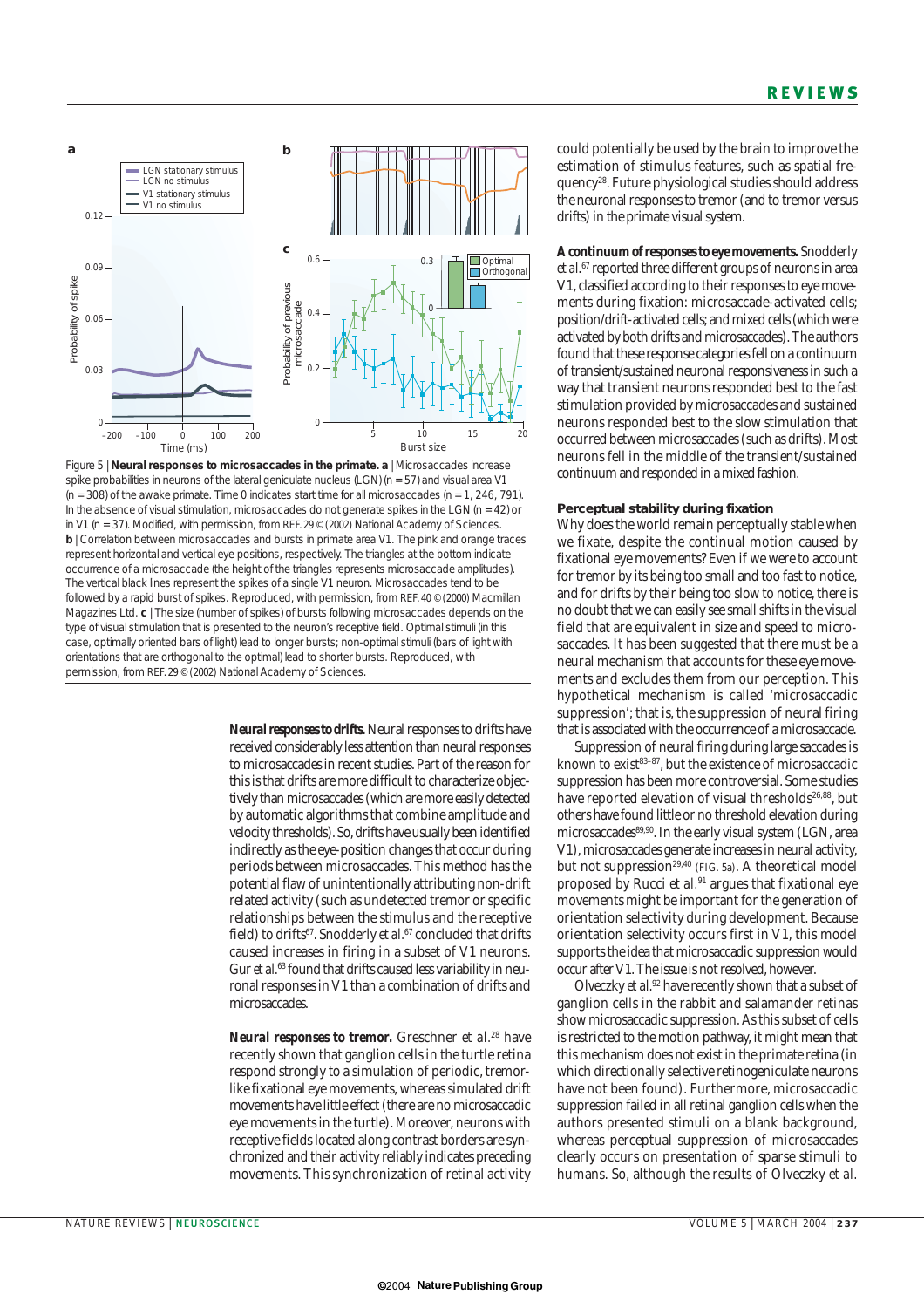might help to explain how a moving foreground is parsed from a complex background<sup>93</sup>, it is hard to imagine that microsaccadic suppression in humans occurs at the level of the retina.

Other potential mechanisms for microsaccadic suppression include a common motor-to-sensory feedback mechanism (for both saccadic and microsaccadic suppression), probably located at the level of the brainstem ocular motor nuclei94,95. But Murakami and Cavanagh have suggested that the suppression mechanism for fixational eye movements is based solely on visual motion signals<sup>96</sup>. They have developed a remarkable visual illusion — visual jitter — that arises when our visual system fails to compensate for fixational eye movements. As the name of the illusion indicates, in the absence of fixational eye movement compensation, we can easily notice our own fixational eye movements, and the world is seen as unstable and jittery.

Murakami and Cavanagh have proposed that this suppression system determines the region within the stimulus that has the minimum instantaneous velocity vector (which would be due to the contribution of eye movements only). This baseline velocity vector could be subtracted from the velocities of all points in the scene<sup>96</sup> to account for the effects of fixational eye movements. The extrastriate cortex, especially the middle temporal region (MT)<sup>97,98</sup>, could be the locus for such a compensatory mechanism. However, physiological studies indicate that microsaccades induce strong excitatory responses in macaque area MT<sup>65</sup>. This seems to contradict a specific role for MT in microsaccadic suppression, although we cannot rule out that the responses in MT might drive a microsaccadic-suppression system later in the visual hierarchy — the question remains open.

#### **Modulation of fixational eye movements**

As fixational eye movements seem to enhance the visibility of the world, a pertinent question is whether environmental factors (such as dim light levels) or cognitive factors (such as the level of attention) can control the generation of fixational eye movements.

*Visual modulation.* If the role of fixational eye movements is to prevent visual fading, we might expect the magnitude or the frequency of fixational eye movements to increase in response to a decrease in visibility<sup>55</sup>. However, microsaccades are less frequent in the dark and during retinal stabilization<sup>32,45</sup>. But there might be some effect of environmental factors on the generation of fixational eye movements, because microsaccades tend to become larger in the dark that is, under  $score$  conditions)<sup>31,32,45</sup>, and drifts are both larger and more frequent under the same conditions<sup>31,34</sup>. The increased amplitude of fixational eye movements in the dark might be accounted for by the fact that the eyes cannot maintain accurate fixation in complete darkness, and that a visual target is crucial to normal fixation32. Horwitz *et al.*<sup>42</sup> showed that the onset of peripheral stimuli evokes microsaccades with a latency of  $\sim$ 70 ms. It might have been expected that, if the role of microsaccades is to increase the visibility of

the stimulus, turning peripheral stimuli off (and not on) should evoke microsaccades.

Precise fixation depends on the luminance of the background of the fixation spot<sup>45,99</sup>, as dark backgrounds lead to a fixational upshift; that is, the eyes fixate above the fixation spot. This upshift is mainly driven by microsaccades, and depends solely on the background luminance — it is not evoked by low levels of contrast between the fixation spot and its background. This effect cannot be explained by scotopic foveal blindness, as the targets in these experiments were bright and well within PHOTOPIC CONDITIONS.

There is some evidence that the parameters of the fixation target, such as its size<sup>100</sup>, shape<sup>36</sup>, colour<sup>101</sup> or eccentricity<sup>102</sup>, can have a small influence on the amplitude, direction and/or retinal disparity of fixational eye movements.

*Attentional modulation.* Attentional and oculomotor processes are greatly intertwined in the brain<sup>103</sup>. Visual modulation of microsaccades could therefore be the byproduct of attentional modulation driven by visual inputs. Barlow104 proposed that microsaccades represented shifts in visual attention, and several recent studies have addressed the role of attention in microsaccade dynamics. Engbert and Kliegl<sup>70</sup> reported an initial decrease in microsaccade rate, followed by an increase, in response to shifts in visual attention. Moreover, the average direction of microsaccades is correlated with the direction of attention $69-71$ . These results challenge the interpretation of microsaccades as strictly low-level oculomotor phenomena70. However, Tse *et al.*72,73 have shown that when the goal of the task is to maintain very accurate fixation<sup>56,59,105</sup>, sudden stimulus onsets, which capture attention, have no influence on the frequency or characteristics of microsaccades and drifts.

*Other cognitive factors.* Although microsaccades are generally considered to be involuntary movements, it has been reliably shown that humans and primates can be trained to suppress their microsaccades for several seconds<sup>35,46,55</sup>. However, microsaccades cannot be elicited voluntarily, unlike the larger voluntary or exploratory saccades. It therefore remains possible that different neural mechanisms are involved in the generation of voluntary saccades and involuntary microsaccades.

### **Conclusions**

Most of our viewing is conducted while we fixate our gaze. Fixational eye movements not only help to keep objects of interest in the centre of our vision, but also prevent sensory adaptation in our visual path by refreshing our retinal images. Without fixational eye movements, we would be blind during visual fixation, and the world would become visible only when we moved our eyes voluntarily, when we moved our heads or when the world moved in front of us. As fixational eye movements induce firing of visual neurons in response to stationary objects, they ensure that we retain our vision during fixation.

SCOTOPIC CONDITIONS Dim light conditions in which only the rods of the retina are active.

PHOTOPIC CONDITIONS Bright light conditions in which only the cones of the retina are active.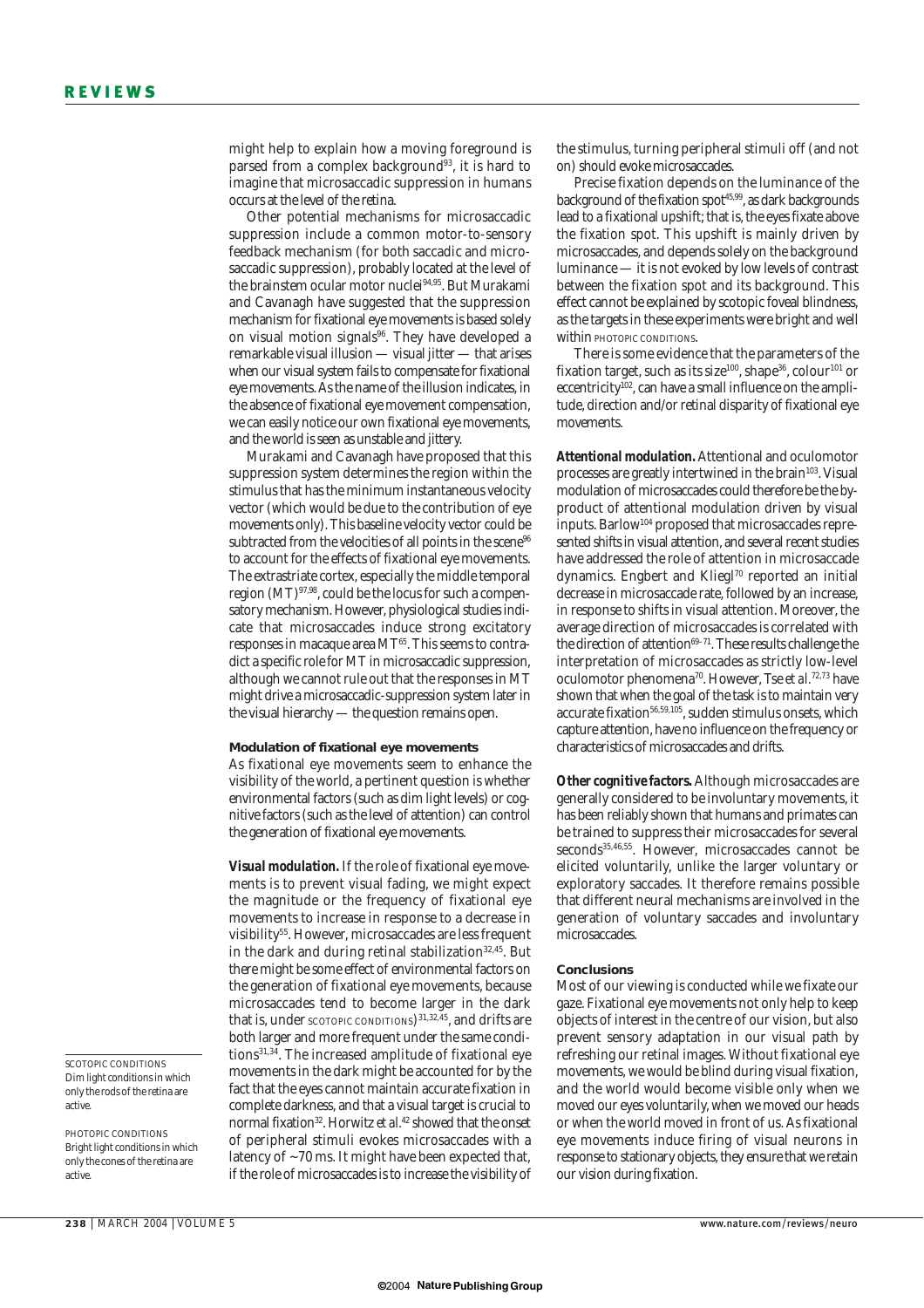The neural responses that are generated during this process are similar to the responses that would be generated if we moved a visual stimulus over the stationary receptive field of a visual neuron (although completely stationary receptive fields can only be produced in the laboratory). Qualitatively similar activity is also correlated with the visibility of stimuli during visual masking. The neural responses that are best correlated with fixational eye movements are clustered in a specific manner, forming long, tight bursts. These bursts are an important clue to the language that our brain uses to represent the visibility of the world and the salience of specific visual features. So, although the debate on the significance of microsaccades, drifts and tremor for our perception might rage on, we would certainly have a greater mystery at hand if it was found that all of the robust neural activity induced by microsaccades did not lead to correlated perception.

The field is moving in the direction of further recording the neural responses that correlate with fixational eye movements. Following this trend, the field promises to discover the underpinnings of fixational eye movements and the neural responses they generate: the neural circuits that control fixational eye movements; the neural correlates of microsaccadic suppression; the physiological mechanisms that account for the effects of cognitive factors during fixation; the biophysical explanation of why long, tight bursts are best correlated with microsaccades; and the neural correlates of tremor and drifts, and their relative contributions to visibility during fixation in comparison to microsaccades.

Several techniques under development will further improve our understanding of fixational eye movements and the neural activity that maintains the visibility of a scene. These techniques include implementing simultaneous psychophysical tests during the recording of neural responses to fixational eye movements, and the development of fast and reliable non-invasive retinal stabilization methods to be used in humans and primates. Once these techniques are perfected, it will become possible, for the first time, to carry out the crucial experiment that will end the debate on the importance of microsaccades and the other fixational eye movements to visual perception. This experiment will include the accurate recording of microsaccades, drifts and tremor during visual fixation, the superimposition of each type of eye movement during fast retinal stabilization conditions, and the recording of neural responses to superimposed microsaccades, drifts or tremor at multiple levels in the visual pathway during a perceptual task in which the subject reports the perceptual state of the stimulus — visible or invisible.

Riggs, L. A. & Ratliff, F. The effects of counteracting the normal movements of the eye. *J. Opt. Soc. Am.* **42**, 872–873 (1952).

**This classic paper, together with references 2 and 9, showed that when all eye movements are counteracted in the laboratory, visual perception rapidly fades owing to sensory adaptation.**

- 2. Ditchburn, R. W. & Ginsborg, B. L. Vision with a stabilized retinal image. *Nature* **170**, 36–37 (1952).
- 3. Judge, S. J., Richmond, B. J. & Chu, F. C. Implantation of magnetic search coils for measurement of eye position: an improved method. *Vision Res.* **20**, 535–538 (1980).
- 4. Hartline, H. K. The nerve messages in the fibers of the visual pathway. *J. Opt. Soc. Am.* **30**, 239–247 (1940).
- 5. Kuffler, S. W. Neurons in the retina: organization, inhibition and excitation problems. *Cold Spring Harb. Symp. Quant. Biol.* **17**, 281–292 (1952).
- 6. Hubel, D. H. & Wiesel, T. N. Receptive fields and functional architecture in two non-striate visual areas (18 and 19) of the cat. *J. Neurophysiol.* **28**, 229–289 (1965).
- 7. Riggs, L. A., Ratliff, F., Cornsweet, J. C. & Cornsweet, T. N. The disappearance of steadily fixated visual test objects. *J. Opt. Soc. Am.* **43**, 495–501 (1953).
- 8. Skavenski, A. A., Hansen, R. M., Steinman, R. M. & Winterson, B. J. Quality of retinal image stabilization during small natural and artificial body rotations in man. *Vision Res.* **19**, 675–683 (1979).
- 9. Yarbus, A. L. *Eye Movements and Vision* (Plenum, New York, 1967).
- 10. Krauskopf, J. Effect of retinal image motion on contrast thresholds for maintained vision. *J. Opt. Soc. Am.* **47**, 740–744 (1957).
- 11. Ditchburn, R. W., Fender, D. H. & Mayne, S. Vision with controlled movements of the retinal image. *J. Physiol. (Lond.)* **145**, 98–107 (1959).
- 12. Gerrits, H. J. & Vendrik, A. J. Artificial movements of a stabilized image. *Vision Res.* **10**, 1443–1456 (1970).
- 13. Sharpe, C. R. The visibility and fading of thin lines visualized by their controlled movement across the retina. *J. Physiol.*
- *(Lond.)* **222**, 113–134 (1972). 14. Drysdale, A. E. The visibility of retinal blood vessels. *Vision Res.* **15**, 813–818 (1975).
- 15. Gerrits, H. J., De Haan, B. & Vendrik, A. J. Experiments with retinal stabilized images. Relations between the observations and neural data. *Vision Res.* **6**, 427–440 (1966).
- 16. Ratliff, F. Stationary retinal image requiring no attachments to the eye. *J. Opt. Soc. Am.* **48**, 274–275 (1958).

17. Coppola, D. & Purves, D. The extraordinarily rapid disappearance of entoptic images. *Proc. Natl Acad. Sci. USA* **93**, 8001–8004 (1996).

**This study showed that visual fading due to retinal stabilization can happen extremely quickly, in less than 80 ms. This fast fading of retinal images in the absence of eye movements has made the field reconsider the dynamics of neural adaptation during normal vision.**

- 18. Kelly, D. H. New method of stabilizing retinal images. *J. Opt. Soc. Am.* **65**, 1184 (1975).
- 19. Gur, M. & Snodderly, D. M. Studying striate cortex neurons in behaving monkeys: benefits of image stabilization. *Vision Res.* **27**, 2081–2087 (1987).
- 20. Rucci, M. & Desbordes, G. Contributions of fixational eye movements to the discrimination of briefly presented stimuli. *J. Vis.* **3**, 852–864 (2003).
- 21. Pritchard, R. M. Stabilized images on the retina. *Sci. Am.* **204**, 72–78 (1961).
- 22. Barlow, H. B. Slippage of contact lenses and other artifacts in relation to fading and regeneration of supposedly stable retinal images. *Q. J. Exp. Psychol.* **15**, 36–51 (1963).
- 23. Helmholtz, H. *Helmholtz's Treatise on Physiological Optics* (ed. Southall, J. P. C.) (Gryphon Editions, Birmingham, 1985).
- 24. Ratliff, F. & Riggs, L. A. Involuntary motions of the eye during monocular fixation. *J. Exp. Psychol.* **40**, 687–701 (1950).
- 25. Carpenter, R. H. S. *Movements of the Eyes* (Pion, London, 1988).
- 26. Ditchburn, R. W. Eye-movements in relation to retinal action. *Opt. Acta (Lond.)* **1**, 171–176 (1955).
- 27. Spauschus, A., Marsden, J., Halliday, D. M., Rosenberg, J. R. & Brown, P. The origin of ocular microtremor in man. *Exp. Brain Res.* **126**, 556–562 (1999).
- 28. Greschner, M., Bongard, M., Rujan, P. & Ammermuller, J. Retinal ganglion cell synchronization by fixational eye movements improves feature stimation. *Nature* **5**, 341–347 (2002).
	- **Ganglion neurons from the turtle retina were stimulated by stimuli that moved in a fashion that simulated eye movements during fixation. Fixational eye movements not only led to increased activity of isolated retinal ganglion neurons, but also to increased synchronization in the retinal ganglion cell network.**
- 29. Martinez-Conde, S., Macknik, S. L. & Hubel, D. H. The function of bursts of spikes during visual fixation in the awake primate lateral geniculate nucleus and primary visual cortex. *Proc. Natl Acad. Sci. USA* **99**, 13920–13925 (2002).

**The parameters of bursts of spikes following microsaccades in the lateral geniculate nucleus and in area V1 depend on whether the visual stimuli presented are optimal or non-optimal for each of these areas.**

- 30. Riggs, L. A. & Ratliff, F. Visual acuity and the normal tremor of the eyes. *Science* **114**, 17–18 (1951).
- 31. Ditchburn, R. W. & Ginsborg, B. L. Involuntary eye movements during fixation. *J. Physiol. (Lond.)* **119**, 1–17 (1953).
- 32. Cornsweet, T. N. Determination of the stimuli for involuntary drifts and saccadic eye movements. *J. Opt. Soc. Am.* **46**, 987–993 (1956).
- 33. Nachmias, J. Two-dimensional motion of the retinal image during monocular fixation. *J. Opt. Soc. Am.* **49**, 901–908 (1959).
- 34. Nachmias, J. Determiners of the drift of the eye during
- monocular fixation. *J. Opt. Soc. Am.* **51**, 761–766 (1961). 35. Steinman, R. M., Cunitz, R. J., Timberlake, G. T. & Herman, M. Voluntary control of microsaccades during maintained monocular fixation. *Science* **155**, 1577–1579 (1967).
- 36. St Cyr, G. J. & Fender, D. H. The interplay of drifts and flicks in binocular fixation. *Vision Res.* **9**, 245–265 (1969).
- 37. Krauskopf, J., Cornsweet, T. N. & Riggs, L. A. Analysis of eye movements during monocular and binocular fixation. *J. Opt. Soc. Am.* **50**, 572–578 (1960).
- 38. Eizenman, M., Hallett, P. E. & Frecker, R. C. Power spectra for ocular drift and tremor. *Vision Res.* **25**, 1635–1640 (1985).
- 39. Shakhnovich, A. R. & Thomas, J. G. Micro-tremor of the eyes of comatose patients. *Electroencephalogr. Clin.*
- *Neurophysiol.* **42**, 117–119 (1977). 40. Martinez-Conde, S., Macknik, S. L. & Hubel, D. H. Microsaccadic eye movements and firing of single cells in the striate cortex of macaque monkeys. *Nature Neurosci.* **3**, 251–258 (2000).
- **Fixational microsaccades during the presentation of stationary stimuli led to increases in the activity of primate area V1 neurons. Increases in neural firing after microsaccades were clumped in bursts of spikes.** 41. Ditchburn, R. W. The function of small saccades. *Vision Res.*
- **20**, 271–272 (1980). 42. Horwitz, G. D. & Albright, T. D. Short-latency fixational
- saccades induced by luminance increments. *J. Neurophysiol.* **90**, 1333–1339 (2003).
- 43. Skavenski, A. A., Robinson, D. A., Steinman, R. M. & Timberlake, G. T. Miniature eye movements of fixation in rhesus monkey. *Vision Res.* **15**, 1269–1273 (1975).